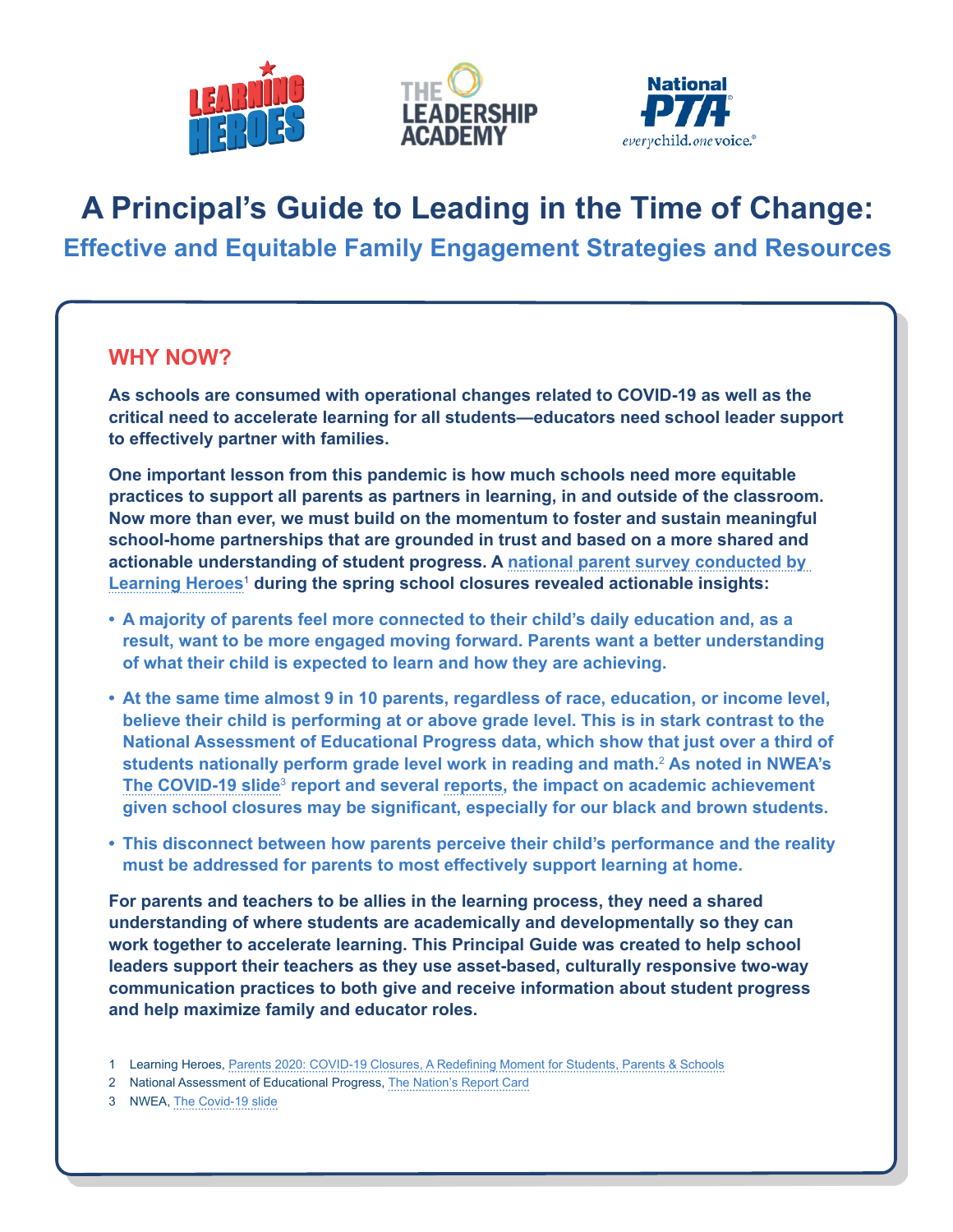## **IDEAS FOR SCHOOL LEADERS**

*Two-way Communication is Key—***The following practices can help you share school updates, strengthen relationships with families, provide student data in a parent-friendly way, and help all parents know how to use the resources and platforms you provide.**

- As a school, have as **few platforms as possible** that families need to monitor student work and communicate with staff. This is especially helpful for families with more that 1 child at your school.
- Provide **key information in multiple formats** that is translated into family native languages. For example, post brief videos to share updates and reassure parents that children are safe (in the case of in-person models). Getting information in a video is easier than having to read it in an email or document. Use social media channels to direct families to video updates.
- Develop an easy-to-use, curated **list of helpful links** to help families navigate changes and find help. Include school-based and community-based resources and sort them by topics most important to parents.
- Post an **FAQ** about any school changes and share it via email, texts, social media posts, school website, and apps (e.g., Remind, Class Dojo).
- Co-host regular **community conversations** with your school's parent group, such as the PTA, to address parent concerns, questions and elevate parent voice.
- Have grade level teams post **video tutorials** showing families how to use your learning platform and the most important apps. Provide links to the videos via email, texts, social media, etc. and ask parents for feedback on them.
- Create **feedback loops** to ask families what they need most from the school, especially during transition times like before summer break and at the start of the year. Have a designated email address and phone number for parent questions, and assign a staff member to field questions in a timely manner. Use social media to share how you are responding to parent requests.

**Incorporate [Culturally Responsive Leadership: A Framework for School and](https://www.leadershipacademy.org/wp-content/uploads/2020/09/Culturally-Responsive-Leadership-Actions-2020.pdf)  [School System Leaders](https://www.leadershipacademy.org/wp-content/uploads/2020/09/Culturally-Responsive-Leadership-Actions-2020.pdf) developed by the Leadership Academy. It is a set of leadership behaviors which research and experience in the field has shown support creating more culturally responsive learning environments for every student. To complement the framework, you can leverage this [Portrait of a](https://www.leadershipacademy.org/wp-content/uploads/2021/03/Portrait-of-a-Culturally-Responsive-School.pdf)  [Culturally Responsive School.](https://www.leadershipacademy.org/wp-content/uploads/2021/03/Portrait-of-a-Culturally-Responsive-School.pdf)**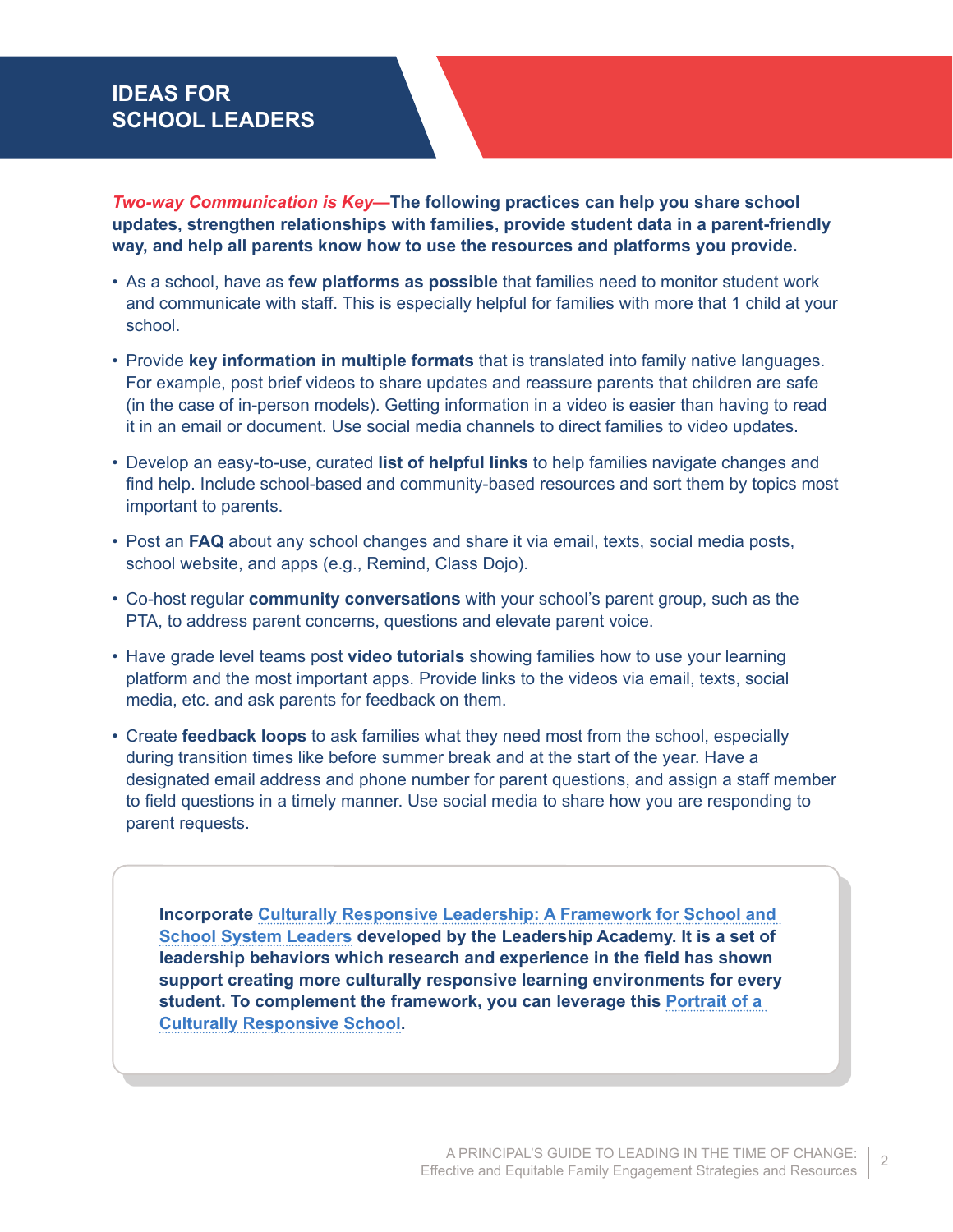# **HOW SCHOOL LEADERS CAN SUPPORT TEACHERS**

*Ensure Parents TRUST the School —* **Use every interaction with families as a way to strengthen relationships. Help all your teachers…**

- **Conduct family visits** (virtual or in person when possible) to build trust with families. During the first visit ask parents what their hopes and dreams are for their child, and make the connection back to what they are learning to school.
- Create and post **"get to know you videos"** early in the year (for this year's class) and at the end of the year (for next year's class).
- **Survey parents** to learn about their priorities, needs as well as their child's strengths, areas for support, interests, hobbies, culture, etc.
- Ask parents about the **best way to communicate** with them. Confirm when and how the parent and teacher will stay in regular communication.
- **Include families in school activities** like poetry slams or milestone celebrations. Invite them to **post videos** about their cultural traditions.
- Make a **positive call home** to 1 family every day.
- Organize a **"spirit caravan"** and drive through student neighborhoods to maintain a sense of community, especially during virtual or hybrid learning.
- Share how you're tackling important issues around race and social justice. Use this **[Anti-](https://r50gh2ss1ic2mww8s3uvjvq1-wpengine.netdna-ssl.com/wp-content/uploads/2020/06/LH_Anti-Racism-Resources-Directory_v6.pdf)[Racism Family Resource Guide](https://r50gh2ss1ic2mww8s3uvjvq1-wpengine.netdna-ssl.com/wp-content/uploads/2020/06/LH_Anti-Racism-Resources-Directory_v6.pdf)** in class and send home to families.
- **At every opportunity, thank parents** for supporting their child's learning!

*Ensure that Parents and Teachers have a SHARED UNDERSTANDING of Student Performance —* **Once families feel comfortable with their child's teacher, prioritize communication about student learning. The following ideas and resources help your staff share data in an actionable, culturally responsive way. Ensure all teachers…**

- Know the **[most important grade level math and reading skills](https://seekcommonground.org/family-guides)** and be able to share what they look like in parent-friendly language.
- **Use simple visuals** (graphs/charts) to help families see how their child is performing in relation to their peers and in relation to the grade level goal.
- Meet with parents **to co-create a plan** for grade level success. This **[Parent-Teacher](https://bealearninghero.org/family-engagement-resources/#tools)  [Planning Tool](https://bealearninghero.org/family-engagement-resources/#tools)** helps teachers facilitate two-way conversations and create a plan based on a shared understanding of student progress. This **['how to' resource](https://r50gh2ss1ic2mww8s3uvjvq1-wpengine.netdna-ssl.com/wp-content/uploads/2020/08/Teacher-Guide-V4.pdf)** helps teachers integrate the tool into existing parent outreach.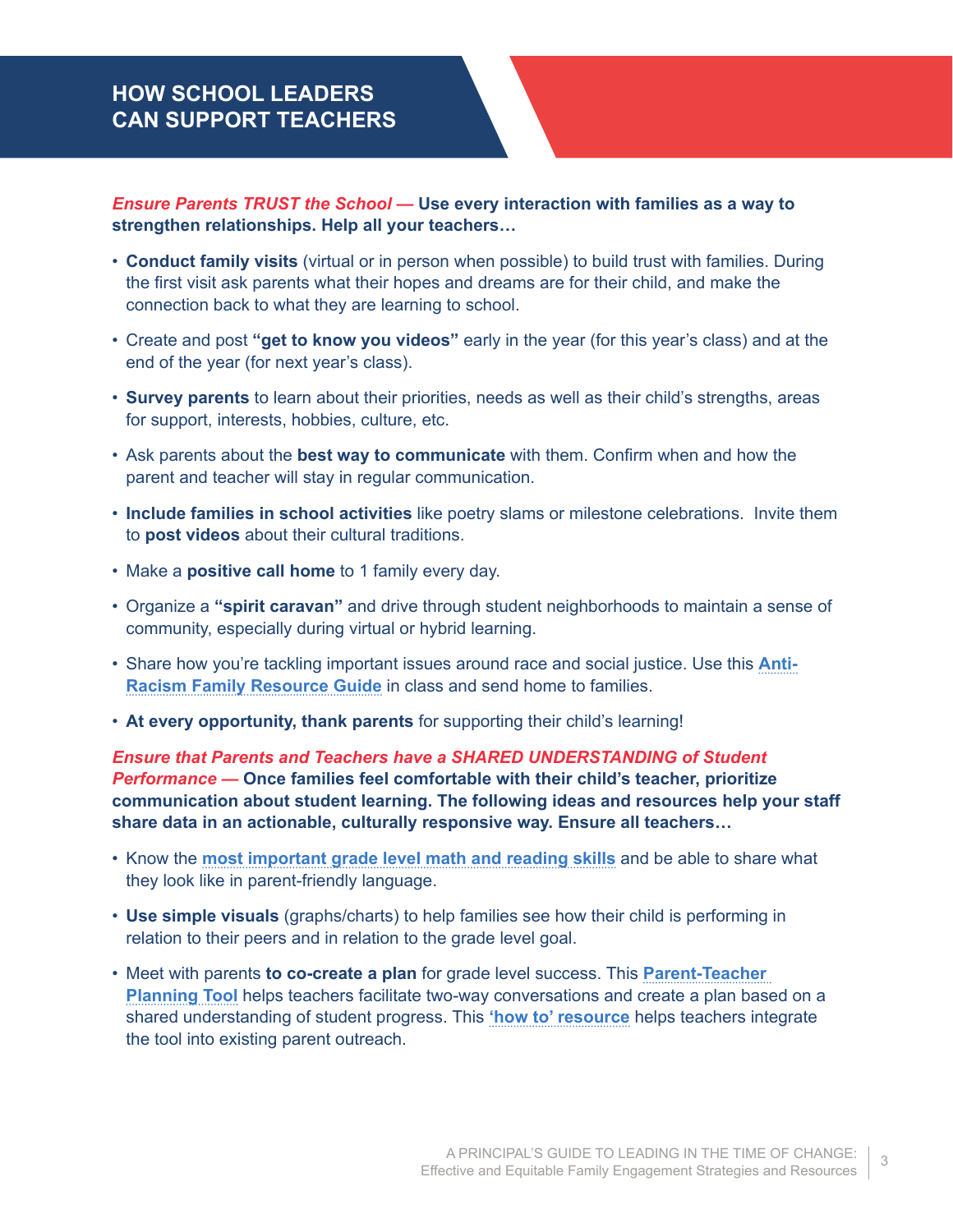- Address **[parent questions](https://bealearninghero.org/askateacher-2/)—even the tough ones**. Provide teachers with this **[Discussion](https://r50gh2ss1ic2mww8s3uvjvq1-wpengine.netdna-ssl.com/wp-content/uploads/2020/08/Teacher-Discussion-Guide-V4.pdf)  [Guide](https://r50gh2ss1ic2mww8s3uvjvq1-wpengine.netdna-ssl.com/wp-content/uploads/2020/08/Teacher-Discussion-Guide-V4.pdf)** that includes sample talking points on how to navigate parent questions. Prioritize time for teachers to r**ole play and practice** sharing student benchmark and formative data within their grade level teams.
- Create **video tutorials** that show parents how to monitor their child's progress—how to login to the parent portal, what data you want them to notice, how to recognize issues of concern, and to do in response.
- Avoid using **"educational jargon"**. For example, instead of "student growth" say "student progress." Use this **[Developing Life Skills:](https://r50gh2ss1ic2mww8s3uvjvq1-wpengine.netdna-ssl.com/wp-content/uploads/2018/05/DLS-Report-2018-for-distribution-single-pages.pdf) [Communication Roadmap](https://r50gh2ss1ic2mww8s3uvjvq1-wpengine.netdna-ssl.com/wp-content/uploads/2018/05/DLS-Report-2018-for-distribution-single-pages.pdf)** to help break down social-emotional/life skills for families.

*Help Parents KNOW HOW TO USE Learning Resources —***We know what it takes for adult learners to master a new concept—telling isn't teaching. Families need information on skills and tools, but they also need the chance to practice—sending links isn't always enough! Ensure all teachers/grade level teams…**

- **Invite families to observe on-line instruction** during the school day. Record and post some of these sessions so parents who aren't available during the school day can watch the videos at a more convenient time.
- **Connect with parents 1 to 1**, doing virtual demos and facilitating practice of resources. Find ways to safely meet with parents in-person to demonstrate the new skill (e.g. host a tech session outdoors in the school parking lot).
- Clearly communicate **the 1 to 3 things you want families to do**. For example, "help your child be logged in on time, ready for the planned lessons, and follow up to make sure they are doing the assignments after the lesson."
- Host **"Parent Academy" sessions** regularly to model how to use the learning resources you provide. Make sure you also use these sessions to provide families with multiple opportunities to practice and ask questions about the new skill.
- Invite families to **post videos of them successfully practicing skills** at home with their child. Consider a celebratory 'badging' or recognition for this!
- Establish **virtual family support groups** so families can share ideas, questions, and celebrate when they are being successful at home supporting student learning.

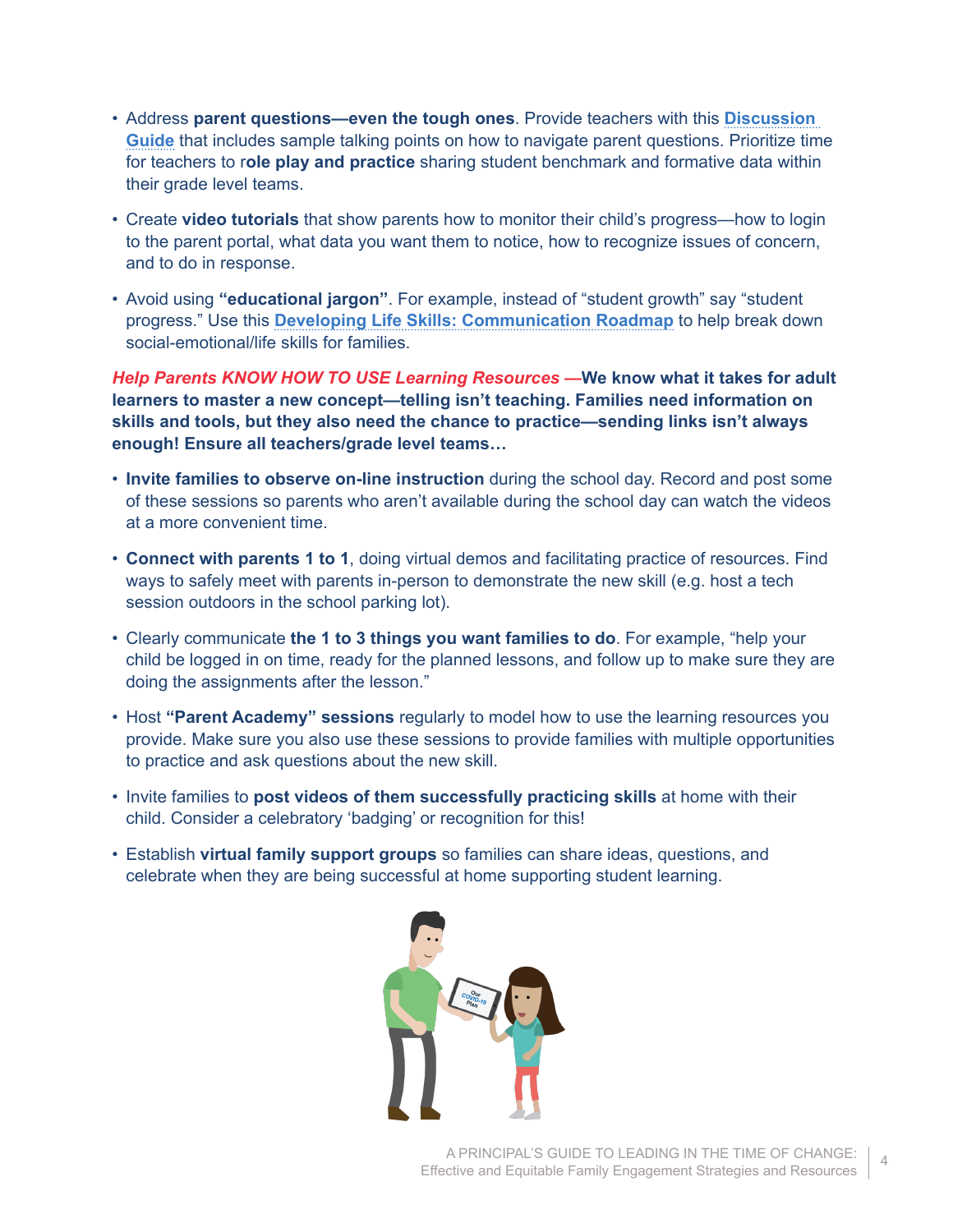# **ENSURING YOUR TEACHERS SUCCEED**

*Build Teacher Capacity —* **As an administrator, you can reduce the anxiety your teachers feel about home-school partnerships by preparing them for success and by supporting them throughout the year with professional learning and coaching. Use these ideas to help your faculty feel more confident and competent:**

- **Spotlight, celebrate, or incentivize** the sharing of successful practices or new ideas on how teachers can connect with families.
- **Model** for teachers and grade level teams by practicing student data chats that are grounded in trust, action, and anti-bias strategies.
- **Connect teachers** who are more tech savvy with novice teachers to help them better use virtual platforms to communicate with and train families.
- Prioritize **professional learning** for teachers on adult learning and culturally responsive strategies.
- Incentivize teachers or PLC teams to **leverage free webinars** about family engagement best practice. Here are webinars from **[PTA](https://www.pta.org/center-for-family-engagement/in-the-field)** and **[Harvard](https://online-learning.harvard.edu/course/introduction-family-engagement-education?delta=1)**.

*Create the Conditions for Effective Home-School Partnerships —* **As the "lead learner" in the building, foster the conditions that allow teachers to be successful in their efforts to partner with parents. Use the following ideas to provide ongoing support throughout the year:**

- Make **time** for teachers to connect with parents. Prioritize explicit time at all staff meetings for teachers to call families.
- Use staff meeting time to **acknowledge teachers who have made strong connections** with parents and allow these staff to share their successes with peers.
- Create **school-wide "challenges"** to incentivize teachers to be successful. For example, have a contest to see which grade level is able to reach and engage the most families during a 2-week time period.
- During **individual check-ins** with teachers, ask…
	- » *What is going well as you reach out to families?*
	- » *What strategies are you trying to address barriers?*
	- » *How are you being culturally responsive and respectful with your parents?*
	- » *What do you need most from me to help you partner with all parents?*